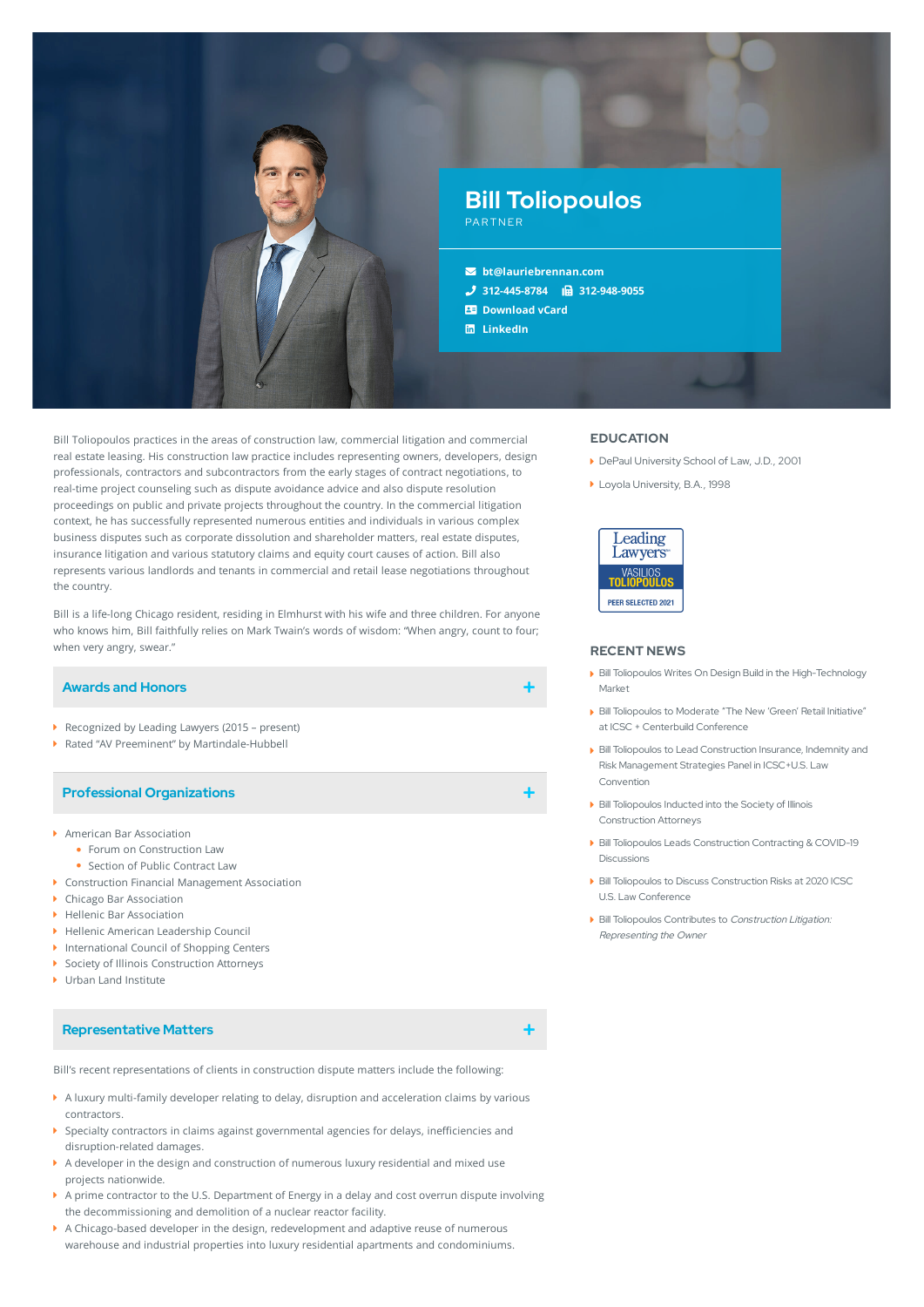- A developer of a luxury residential apartment building against claims by its mechanical contractor for delay, disruption and inefficiency.
- A developer of a 5-star hotel and luxury private residence project in Chicago relating to several construction delay cost overrun and design error claims.
- A professional hockey franchise in a dispute with its project architect relating to the design errors and omissions in construction of a \$375 million arena complex.
- $\blacktriangleright$  An Illinois university in a dispute over various design deficiencies and construction defects associated with a new NCAA-approved sports field and a state-of-the-art parking pavement system.
- A national power generation and development company in a bankruptcy court adversary action based on an EPC agreement involving cost overrun and construction delays in a \$250 million electric power plant.
- A curtain wall subcontractor in a payment dispute involving the construction of a \$68 million hospital in Chicago.
- $\blacktriangleright$  An owner of a professional baseball team against a nationally-known architectural firm for design errors and omissions relating to the development of a new stadium.
- A California-based real estate developer in a construction delay dispute with its general contractor over construction of public improvements for a 2,000 unit residential development.
- A developer of a 200+ unit, multi-phase, residential condominium project in defense of construction defect claims by unit purchasers and a condominium association, totaling more than \$8 million.
- A specialty public contractor/manufacturer in breach of contract and tort claim against a governmental transportation agency.
- A Chicago-based residential developer of three separate condominium tower projects relating to various common law and statutory claims, including UFTA, fraud and consumer fraud claims based on alleged design deficiency and construction defects by individual unit owners and condominium boards.
- An 88-unit residential condominium developer in Chicago against its general contractor for cost overruns, delay claims and construction defects.
- A multi-million dollar luxury home builder in various construction delay and design error claims.
- $\blacktriangleright$  An international mechanical subcontractor in the prosecution of its claims against a national mechanical engineering firm and architect caused by the design professionals' failure to provide buildable plans for a life sciences building located on the campus of a local university.
- $\blacktriangleright$  A graduate school in negotiating a termination agreement with an architectural firm hired to design and provide construction administration of a new multi-million satellite campus in downtown Chicago.
- Various owners, contractors and design professionals in insurance coverage tenders, disputes and litigation.
- Condominium unit purchasers and condominium associations in construction defect, fraud and accounting actions against a real estate developer and its contractors.
- Numerous owners, contractors and subcontractors in mechanics lien litigation and related claims in both private and public construction projects.
- Numerous property owners, developers, businesses and individuals in administrative disputes and litigation matters against municipalities involving licensing, zoning, land use and various code violations.
- Concert venue operators, concert arena owners and promoters in internal investigations, dispute avoidance and litigation of construction-related ADA issues.

Bill's experience includes the following complex business litigation and alternative dispute resolution matters:

- A joint venture partner in a fraud, accounting and corporate dissolution dispute.
- $\blacktriangleright$  An international cosmetics company in litigation against its Chinese importer/supplier for breach of contract, delay, and lost profits.
- $\blacktriangleright$  A commercial tenant in a constructive eviction and lost profits claim against its landlord on the basis of negligence, misrepresentation and breach of contract.
- A business purchaser in summarily rescinding an asset purchase agreement based on claims for breach of its non-competition and non-solicitation provisions.
- A professional services company in a corporate-raiding and intentional employment interference claim by its competitor, obtaining a denial of the competitor's TRO and preliminary injunction petitions.
- A business owner in a claim for intentional interference with contract against a former employee and manager.
- $\blacktriangleright$  A brokerage firm in individual and class action lawsuits alleging various federal (TILA, RESPA, FHA, ECOA and FCRA) and state consumer protection statutes.
- $\blacktriangleright$  Various businesses and individual policy holders in first and third party insurance coverage tenders, disputes and litigation.
- $\blacktriangleright$  Numerous musicians, authors and other literary artists in contract negotiations and disputes regarding publishing, management and accounting matters.
- Individuals and corporations in administrative compliance and licensing actions brought by various governmental agencies.
- Numerous real estate appraisal and mortgage brokerage licensees in administrative disputes before the Illinois Department of Financial and Professional Regulation.